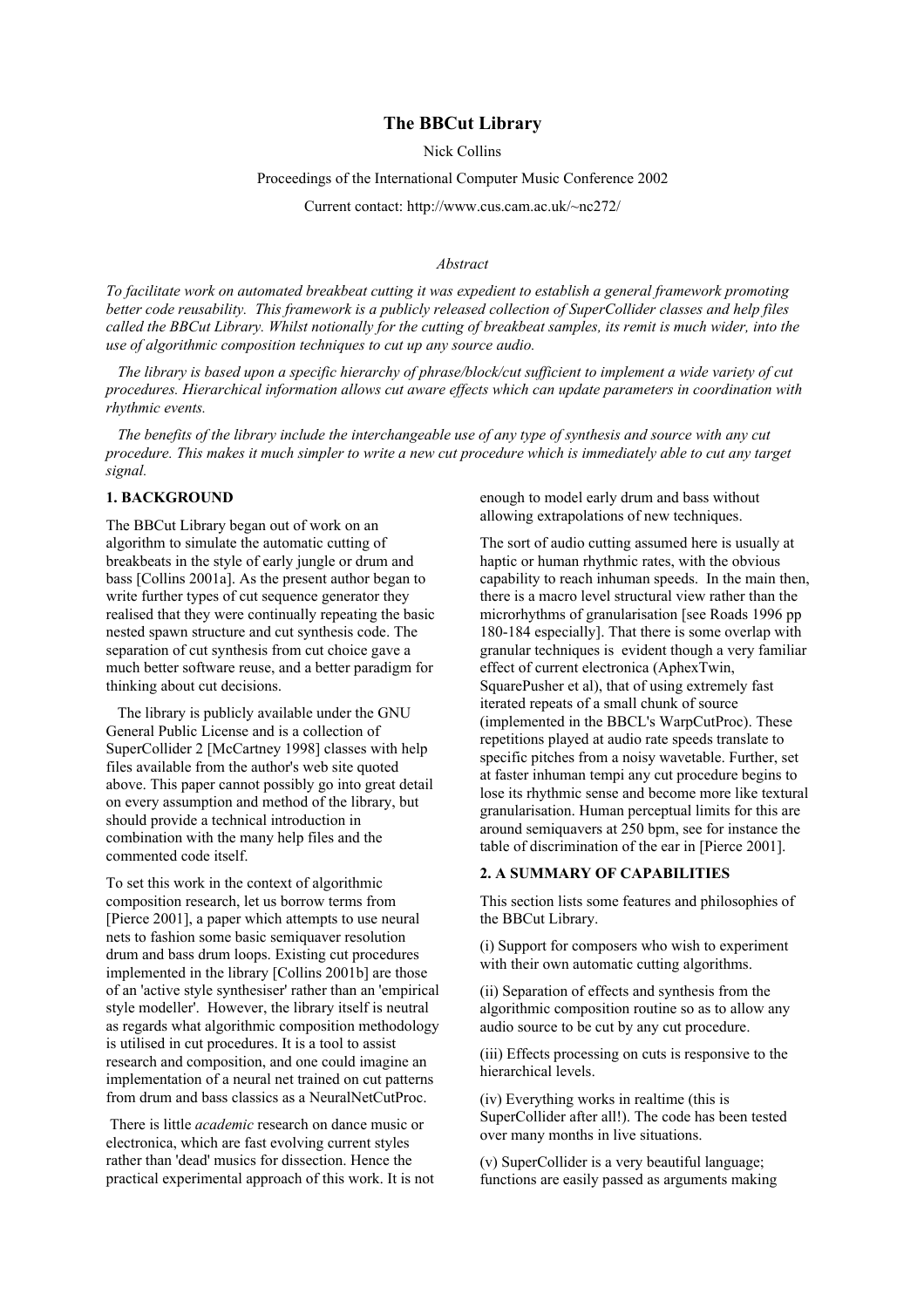much more general algorithm control possible. Scheduling in beats is masterminded by SuperCollider and smoothly copes with tempo changes.

(vi) Multiple synced BBCutters can complement each other very successfully in polyrhythmic patterns that are still aware of bars and beats.

(vii) MultiProc and MultiBBCutSynth classes allow the swapping of cut procedures and cut synthesis while running.

(viii) Extendable, open ended: everything is a SuperCollider class, derive your own classes to cover novel requirements.

Currently supported cut synthesis classes include the cutting of source soundfiles and other signal buffers (allowing offset information throughout the source), the cutting of a live stream like the current audio in (where offset information is only applicable to past events) and cut aware reverbs, envelopers, filters and panners. Cut procedures exist based on syncopated cuts, choosing a block or a cut at a time, using changing weights and statistical feedback [Ames 1990] and algorithms investigating recursion and even campanology [Collins 2001b]. There is also a simple automatic offset detection algorithm included to aid in dealing with human timing in beats and less regular rhythms. The BBCutSynthSFAO class supports user defined offset points (AO= Allowable Offset).

 The distribution necessarily includes a number of auxiliary classes, including stream classes for Charles Ames' method of statistical feedback and campanology permutation chains.

# 3. PHRASES, BLOCKS AND CUTS

The BBCut Library helps to facilitate the process of writing cut procedures separately from synthesis code, but only within a restricted paradigm of phrase, block, cut described in figure 1. Further levels of hierarchy must be added by the user. The current levels have been shown sufficient for the variety of cut procedure experiments undertaken so far.

 The phrase is the top level of the hierarchy, and corresponds in usual practice to a cut sequence lasting a number of measures. A block is a collection of repetitions of an atomic cut, at a common offset. **Phrase** 



#### Figure 1 The Cut Hierachy

For example, for cuts being synthesised from the current audio in stream, a block might involve recording whilst playing a small chunk of audio and then repeating the stored buffer for as many instances as make up the block.

 Cut procedures calculate on a per block basis, with a nested spawn. The outer spawn calls to the cut procedure to choose a new block. This choice then informs a finite number of repetitions of a spawn synthesising each cut. This master spawn structure is programmed in the BBCut class as the \*ar class method. This pseudo code lists the main calls required:

(spawn each block)

BBCutProc object - choosenewblock

This object may update the phrase if the last phrase has terminated. If necessary, updatephrase call to the BBCutSynth.

calls to inform and prepare BBCutSynth for a new block

(spawn carrying out the block)

BBCutSynth synthesises each cut in turn

The above intimately ties the BBCut, BBCutProc and BBCutSynth classes. To provide new cut procedures one derives from the BBCutProc class. To derive new effects which are aware of the hierarchy, and can update at phrase or block boundaries, or new methods of input audio, derive from BBCutSynth. Some intermediate classes are provided in the library to ease this process, but the basic understanding of the system can rest on these three classes.

#### 4. WRITING A NEW BBCUTPROC CLASS

To demonstrate the Library in practical terms we shall walk through creating a new cut procedure, the ChooseBlockProc. This is a simplification of the specialised WarpCutProc from the library. It is so called because we shall literally choose the size of each block as we go, and worry about how many cuts for each block as a second stage. Appendix A contains the SuperCollider code for the class as reference.

The following is the bare code from the base class BBCutProc for the essential chooseblock method:

this.newPhraseAccounting;

//each phrase has one block blocklength=currphraselength;  $\begin{array}{c} (*)\\ \text{cuts} = \text{block} \end{array}$ cuts=[blocklength];

bbcutsynth.chooseoffset(phrasepos, beatspersubdiv, currphraselength);

this.updateblock; this.endBlockAccounting;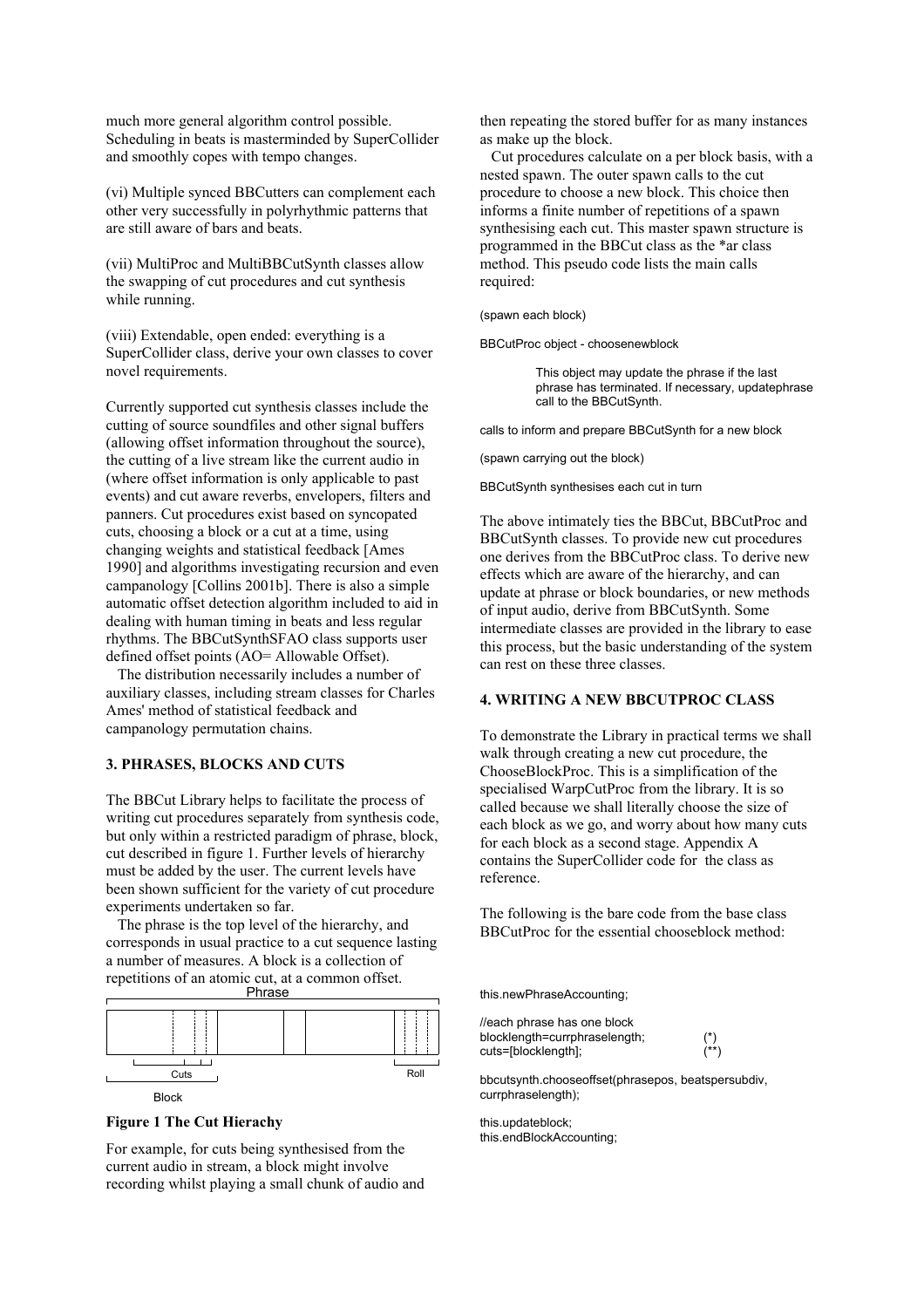Helper methods newPhraseAccounting and endBlockAccounting are provided in the base class to take work away. The call to updateblock is another helper method wrapping the update call to the attached BBCutSynth. The offsets are chosen by the BBCutSynth using whatever method is appropriatethere is no need for the cut procedure to know how the BBCutSynth achieves this (there is facility for the cut procedure to select this, but we will not need that). The important central lines (\*) and (\*\*) work out the cuts Array, whose individual durations sum to the blocklength.

 All that one needs to do for an arbitrary new chooseblock method is to generate the cuts Array in a chosen manner.

For the ChooseBlockProc there are two arbitrary auxiliary functions, (passed in as user parameters) the first for selecting a blocklength, the second for selecting the number of subdivisions (cuts) of that block. So we must replace (\*) above with

blocklength= blocksizefunc.value

and  $(**)$  by

numcuts= numcutsfunc.value cuts= Array of numcuts elements, each of size blocklength/numcuts

The Appendix code implements exactly this. Figure 2 shows what the calls to the new procedure look like in SuperCollider. BBCutSynthParam's easysf method gives quick access to a typical BBCutsSynth chain for audio sample cutting. Note that any other BBCutSynth chain could be substituted without ChooseBlockProc needing modification.

var sf;<br>sf= SoundFiles3.new.init([":Sounds:floating\_1",":Sounds:break"],[2,8]);  $thisSynth. tempo_2(2.4);$  $1/144$  bpm BBCut.ar(BBCutSynthParam.easysf(sf),ChooseBlockProc.new) BBCut.ar(BBCutSynthParam.easysf(sf,1),ChooseBlockProc.new({1.0},{4}))

# Figure 2 calls to the ChooseBlockProc class

# 5. THE BBCUTSYNTH

The BBCutSynth object used to synthesise cuts is in actual fact a nested set of BBCutSynth derived objects, with a method of obtaining audio at the innermost layer. Calls to update on phrase or block boundaries, and the synthesisecut method itself pass through the linked list establishing and applying the effects chain. It was considered whether to differentiate an audio collecting class (for example for the innermost layer, like BBCutSynthSF or BBCutSynthAudioIn from the library) from an effects class (like BBCutSynthParam, which does standard enveloping) but this was avoided as adding extra

unnecessary complexity. There is a certain onus on the creator of a synthesis chain to get a few components in the right order, as regards source and enveloping, but this is seen as a necessary evil when it is considered that arbitrary effects can be established by mix and matching BBCutSynth derived classes, and all should work with any given BBCutProc.

# 6. CONCLUSIONS AND FUTURE WORK

In the establishing of a paradigm, restrictions are born. There is no claim here to represent the sole route to cutting up audio, just a methodology that has proven successful for breakbeat cutting. The composer who wishes to demand a close connection between synthesis parameters and cutting parameters may find it easier to program a very specific class rather than work within this library's assumptions. It is hoped that the situations that the library does cover are broad enough to give it some appeal as a shortcut.

The feedback of users will inform further work on the library. The invention of new cut procedures will naturally suggest revisions and better organisation.

As an immediate example, the library could be reworked to always generate [inter-onset duration, event duration, cut offset] lists on calls to chooseblock, converting blocks into a more general intermediary in the hierarchy. Blocks could then contain many different offset rolls for instance. This author errs on the side of avoiding such complexity in the current instance, assuming that overlaps are typically constant or proportional to inter onset duration. The block retains its same offset roll as the basic factor.

In the context of future cut procedures the previous paper gave a discussion of motifs as an additional hierarchical layer. Some revision of the hierarchy may inevitably lead to a BBCut Library 2.

Whilst the basic breakbeat cutter was adapted to Csound in an opcode version, the work described here is very much tied to the power of SuperCollider as an audio programming language.

Perhaps in the future the author will turn their hands to a Granular Cuts Library or similar, with much more emphasis on grain overlap. For the time being, there are a lot more algorithmic composition experiments within the BBCut Library to attempt.

#### **REFERENCES**

Ames, Charles. (1990). Statistics and Compositional Balance. Perspectives of New Music. 28:1.

Collins, Nick. (2001a). Algorithmic Composition Methods for Breakbeat Science. Proceedings of Music Without Walls, De Montfort University, June 21-23, 2001.